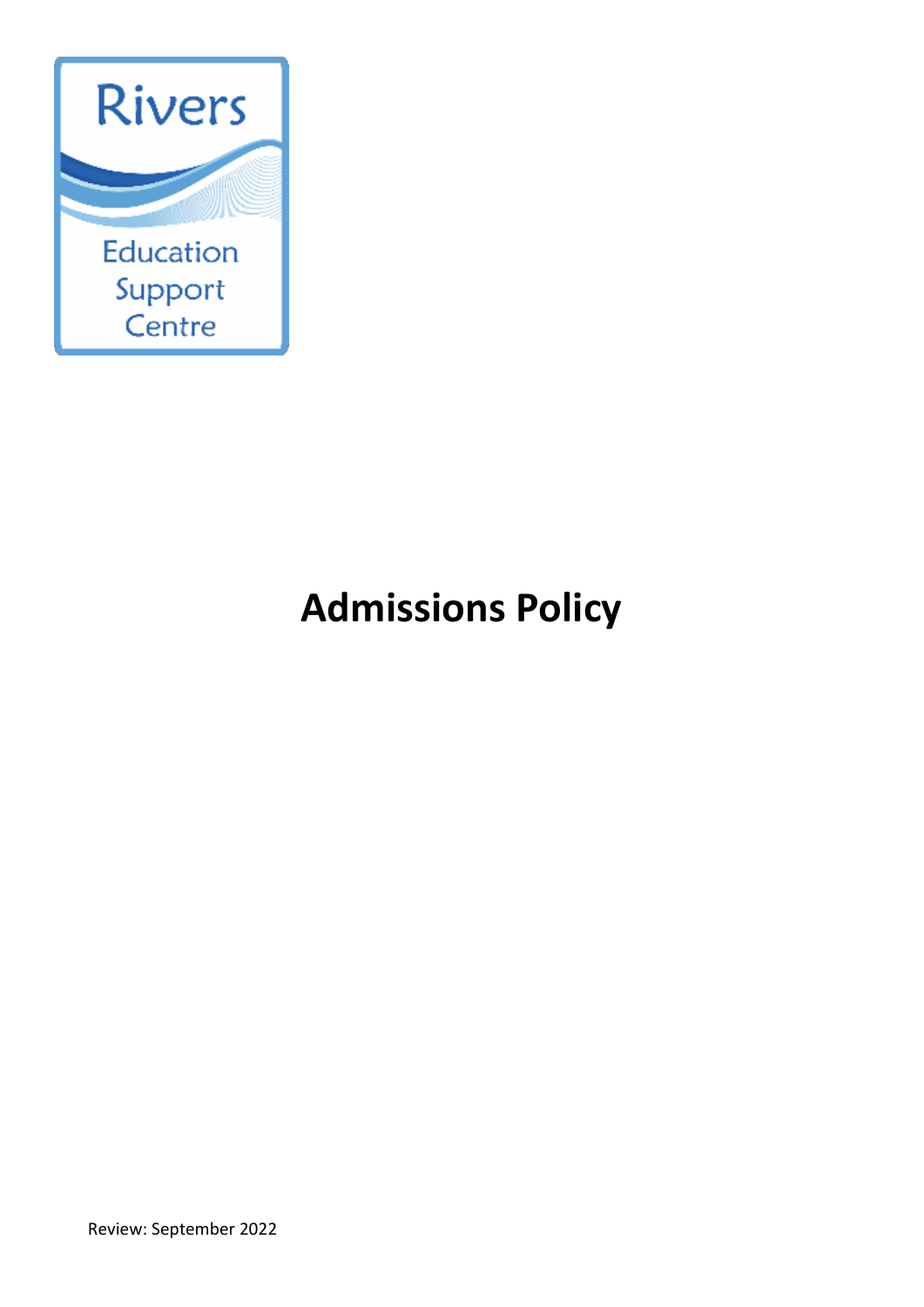#### **Admissions to Rivers ESC:**

- Children who have been permanently been excluded from mainstreamschool
- The 'managed move' of a student from a stakeholder school who is trying to avoid a permanent exclusion
- Children who have a troubled educational past history who has recently moved into the area and cannot be placed immediately in mainstreamschool
- Children on respite provision from their mainstreamschool
- Looked After Children who don't have a school place or are a risk of permanent exclusion should be given priority

## **Referral Process:**

Permanently excluded children are entitled to receive 25 hours of education on the  $6<sup>th</sup>$  day after the exclusion. Each referral is treated with equal attention

- The referral of any student is made through the Fair Access Panel (FAP)
- The referral of a child with an EHCP is managed by the Integration Officer and SEN team
- Discussion for respite children is done through outreach provision or the FAP process and will primarily be for a 6-week period with the expectation of regular meetings with the stakeholder school
- All stakeholders need to be in agreement, ie, parent/carer, young person and referrers, before a place is offered
- If the needs of the young person cannot be met by the ESC, Rivers will advise and guide the referrer in establishing a suitable alternative provision
- If the Headteacher of the ESC is concerned that immediate admission may not be appropriate on health and safety grounds he/she should carry out a risk assessment and liaise with the Inclusion Officer so that appropriate action can be taken to reduce the assessed risks to acceptable levels. In exceptional cases it may be considered that the levels of risks cannot be reduced to acceptable levels that would enable the child to be admitted to the ESC and a virtual learning programme will be put inplace
- Once the referral has been agreed, the young person and their parent/carer will be invited in for an induction meeting. The young person will be then be taken through baseline assessments in order measure their educational levels.
- When the referral process begins we also take great care in ensuring that the mix of students on site is safe, for example if a school refers more than one student in a year group the relationship between the two would need investigating before a place offered

## **Children with EHCP's:**

It may be appropriate for children with EHCPs attending (or excluded) from mainstream schools to be admitted to ESCs as interim provision, but the following should be determined during the admission process –

- The proposed length of the child's stay at the ESC (this may be subject to review)
- The proposed substantive educational placement (e.g. special school, mainstream school).
- Arrangements for the child's EHCP to be reviewed to ensure their needs can be met appropriately during the stay at the ESC and to ensure the EHCP is still appropriate (this review should be arranged by the relevant SEN Officer)

It may be considered that the child's educational needs can be met appropriately by